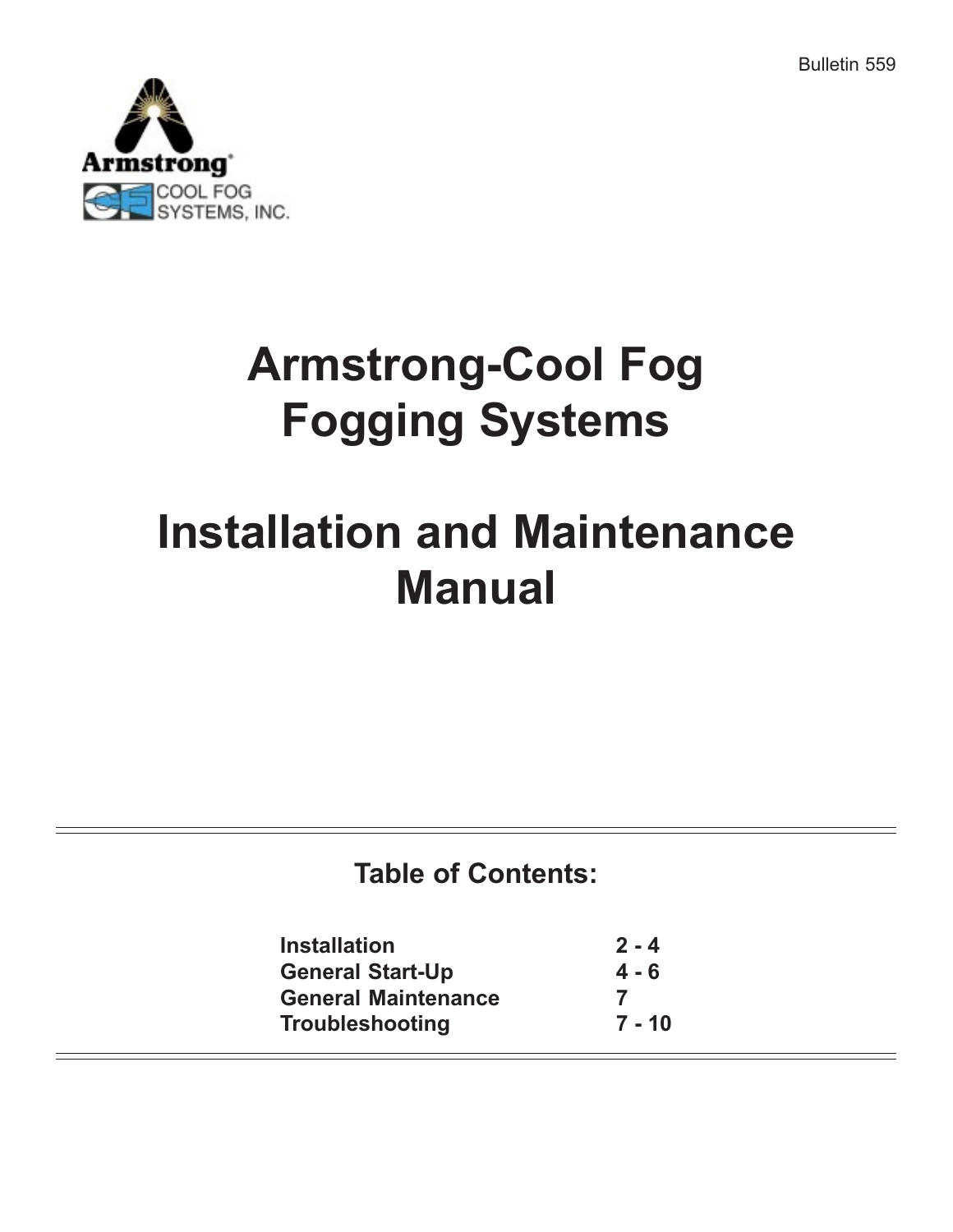## Danger: Electrical Shock Hazard! Disconnect Power to Control Panel Before Installing or Servicing

This bulletin should be used by experienced personnel as a guide to the installation and maintenance of Armstrong-Cool Fog Fogging Systems. Selection or installation of equipment should always be accompanied by competent technical assistance. We encourage you to contact Armstrong or its local representative if further information is required.

### Installation

#### A. Minimum Factory Supplied Components:

Each Armstrong International, Inc.-Cool Fog System requires installation of the following factory supplied system components:

- 1) Pre-assembled fogger manifold bar(s) with Fogger Heads.
- 2) Control Panel
- 3) Water Regulating Valve Assemblies (remote or panel mounted)
- 4) Air Regulating Valve Assemblies (remote or panel mounted)
- 5) Pneumatically Operated Three Way Drain Valves. (remote or panel mounted)

#### B. Additional Components:

Additional installation of the following components, not supplied by Armstrong International, Inc. unless requested by customer, may also be required:

- 1) Humidity Sensor with Proportional Controller or On/Off Humidistat
- 2) Compressed Air System
- 3) Pressurized Water Source
- 4) Duct Fog Chamber
- 5) Pressurized Air and Water Lines
- 6) Air and Water Headers
- 7) Fog Eliminator

#### C. Factory Supplied Documentation:

Because each Armstrong-Cool Fog System is factory engineered, a set of installation documents for each project is generated. The following documents should be in the installer's procession prior to installation:

- 1) "Humidifier Schedule"
- 2) Fogger manifold bar(s) "Elevation View" Drawing
- 3) "Fog Chamber Side View" Drawing
- 3) "Fogger manifold bar(s) "Drawing
- 4) "Schedule of Connections"
- 5) "Control Panel" Drawing
- 6) "Control Panel Wiring" Drawing
- 7) "Air Valve Assembly" Drawing
- 8) Drawings for any other factory supplied options.

#### Please read and save the instructions and all installation documents!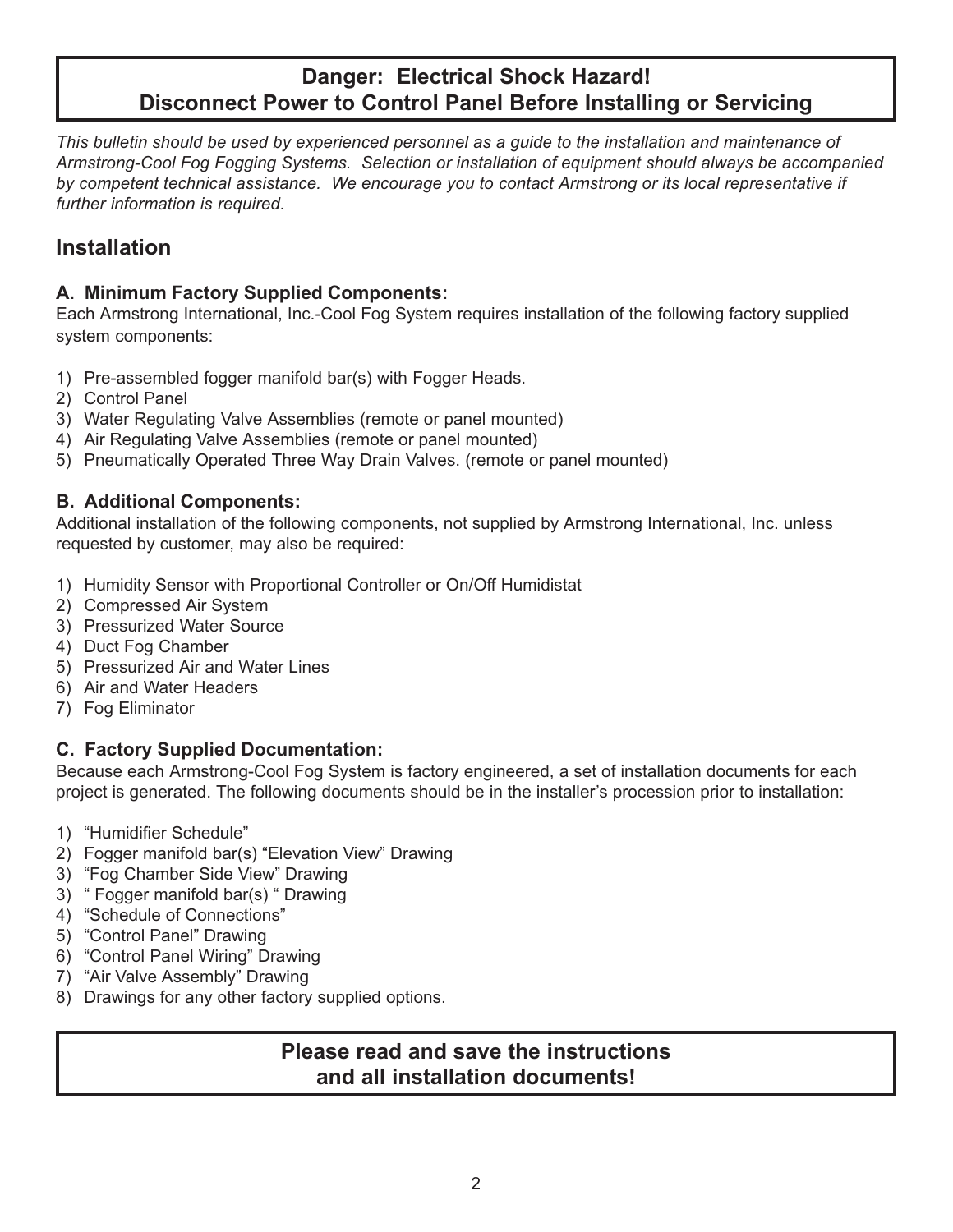#### D. Fogger Manifold Bar(s) and Control Panel:

- 1) Determine Fogger manifold bar(s) installation location allowing maximum distance to the next downstream surface as shown in "Elevation View" and "Fog Chamber Side View" drawings.
- 2) Secure and fasten the fogger manifold bar(s).
- 3) Secure and fasten the control panel to a wall close to the fog chamber.

#### E. Air End:

## Make Sure the Air Lines are Free of Debris Before Making Connections

- 1) Pipe supply air (see connection symbol "G" in "Schedule of Connections" sheet) from the main compressed air source to the air valve assembly (see "Elevation View" drawing).
- 2) Pipe supply air to the fogger manifold bar(s) (see connection symbol "I" in the "Schedule of Connections" sheet) from air valve assembly (see "Air Valve Assembly" drawing) to the air inlet connection of previously installed fogger manifold bar(s) (see "Elevation View" drawing).
- 3) Pipe instrument air line (see connection symbol "C" in "Schedule of Connections" sheet) from a clean dry compressed air source to the control panel (see "Control Panel" drawing).
- 4) Pipe fogger feedback tube (see connection symbol "E" in "Schedule of Connections" sheet) from the air line of top fogger manifold bar(s) to cool fog control panel (see "Control Panel", "Fogger Manifold Bar(s)", and "Elevation View" drawings).

#### F. Water End:

## Make Sure the Water Lines are Free of Debris Before Making Connections

- 1) Pipe water supply line (see connection symbol "W" in "Schedule of Connections" sheet) from the main supply water source to the water valve assembly next to fogging chamber (see "Elevation" and "Water Valve Assembly" drawing).
- 2) Pipe fogger manifold bar(s) water supply (see connection symbol "H" in "Schedule of Connections" sheet) from water valve assembly to the water line of fogger manifold bar(s) (see "**Fogger Manifold Bar(s)**", "Water Valve Assembly", and "Elevation View' drawings).
- 3) Pitch water supply lines toward drain valve to insure proper drainage when system is off.
- 4) Pipe water drain line (see connection symbol "O" in "Schedule of Connections" sheet) from water valve assembly (see "Elevation" drawing) to the drainage location.

## Check for Leaks in the Water Line

### G. Electrical End:

## Danger: Electrical Shock Hazard! Disconnect Power to Control Panel Before Installing or Servicing

- 1) Wire the 120 volt AC, 60 HZ power source (see connection symbol "POWER" in "Schedule of Connections" sheet) to control panel (see "Wiring Diagram" schematic).
- 2) Wire the control signal from the building automation system, humidity sensor and controller, or humidistat (see connection symbol "A" in "Schedule of connections" sheet) to the control panel (see "Wiring Diagram" schematic).
- 3) If a local control system is used, refer to the humidity controller or humidistat instructions for proper mounting and sensor wiring.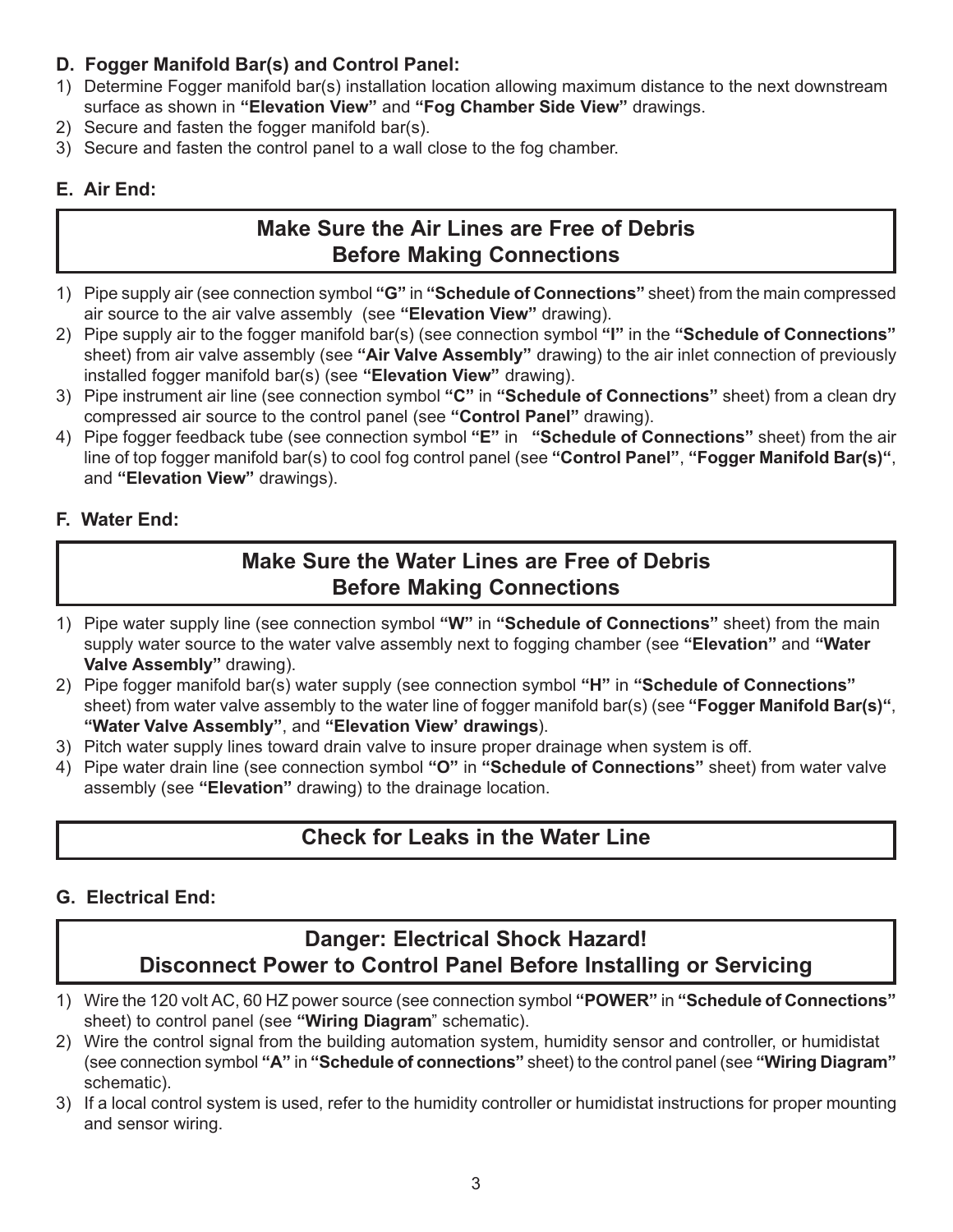## Identify Polarity of 4-20 mA Wires!!! Ground All Wires!!!

## General Start-Up

#### A. Preliminary Check List:

- 1. Air and water connections to control panel, water valves, and fogger manifold bar(s) are correct and leak proof.
- 2. Stable compressed air and water supplies are provided.
- 3. Instrument air is clean and dry.
- 4. Adequate air and water pressure is available.
- 5. All installation has been done according to the submittal drawings.
- 6. All wiring has been done according to the submittal drawings.
- 7. Air handlers are operating properly.
	- a. Air temperature at fogger manifold bar(s) is adequate.
	- b. Air CFM and FPM are correct.

#### B. Resonator Installation and Adjustment:

- 1. Install one resonator per fogger head allowing approximately 1/2" of clearance between the fogger head and the resonator face.
- 2. Align resonator so that the orifice of the fogger head is directly in front of the resonator face.

| <b>Note</b>  | <b>Description</b>        | <b>Material</b>      |
|--------------|---------------------------|----------------------|
|              | Body (1.25" O.D.)         | 316 Stainless Steel  |
| $\mathbf{2}$ | Orifice (2A)              | 316 Stainless Steel  |
| 3            | Gland                     | Teflon               |
| 4            | <b>Water Connector</b>    | 316 Stainless Steel  |
| 5            | <b>Resonator Assembly</b> | 316 Stainless Steel  |
| 6            | Set Screw (Allen HD)      | 18-8 Stainless Steel |



#### C. Transducer Adjustment:

(Please Note: This is for primary transducer only. For dual transducer-VDC systems, proceed to item "E" of this section for start-up procedure of the  $2^{nd}$  transducer)

- 1. BMS Signal (4-20 mA, 0-10 VDC, etc.):
	- a. Turn the panel power on.
	- b. Supply a 19.9 mA (or 9.9 VDC) to the transducer.
	- c. Using the "SPAN" screw, adjust the output of the transducer until a gauge reading of 10 psi higher than the maximum steady water pressure is achieved (e.g., maximum steady water pressure is 50 psi, the transducer maximum should be  $50 + 10 = 60$  psi).
	- d. Supply a 4.2 mA (or 0.2 VDC) to the transducer.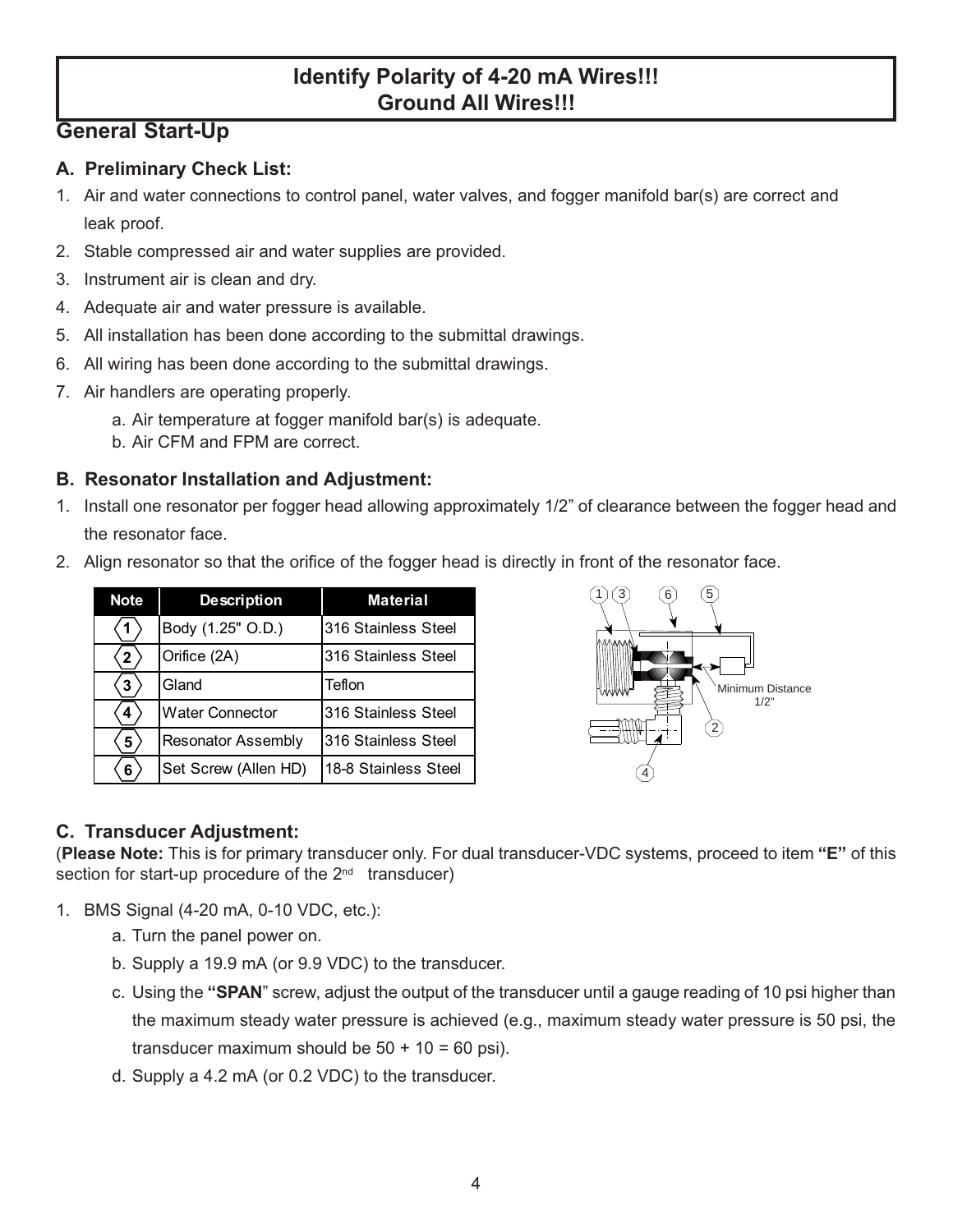- e. Using the "ZERO" screw, adjust the transducer output until the panel is turned off. This condition should be achieved once the output of the transducer is close to 21 psi. Once the system is shut off, the "FOGGERS ON" light will go off.
- f. Repeat steps 2 to 5 until no more adjustment is required.



- 2. Dual Input Controller Stand Alone (Optional):
	- a. Turn the panel power on.
	- b. Press on the "DISPLAY" bottom until the "%" light has been lit.
	- c. Press twice (quickly) on the "AUTO/MAN" bottom on the controller's face plate.
	- d. Using the up arrow, increase the reading to 100%.
	- e. Using the "SPAN" screw, adjust the output of the transducer until an 80 psi gauge reading is achieved.
	- f. Using the down arrow, decrease the reading to 8%.
	- g. Using the "ZERO" screw, adjust the transducer output until the panel is turned off. This condition should be achieved once the output of the transducer is close to 21 psi. Once the system is shut off, the "FOGGERS ON" light will go off.
	- h. Repeat steps 4 to 7 until no more adjustment is required.
- 3. Single Input Controller Stand Alone (Optional):
	- a. Turn the panel power on.
	- b. Using a milliamp generator, provide a 19.9 mA signal to the transducer and follow general start-up procedure (refer to Section "C" of GENERAL START-UP)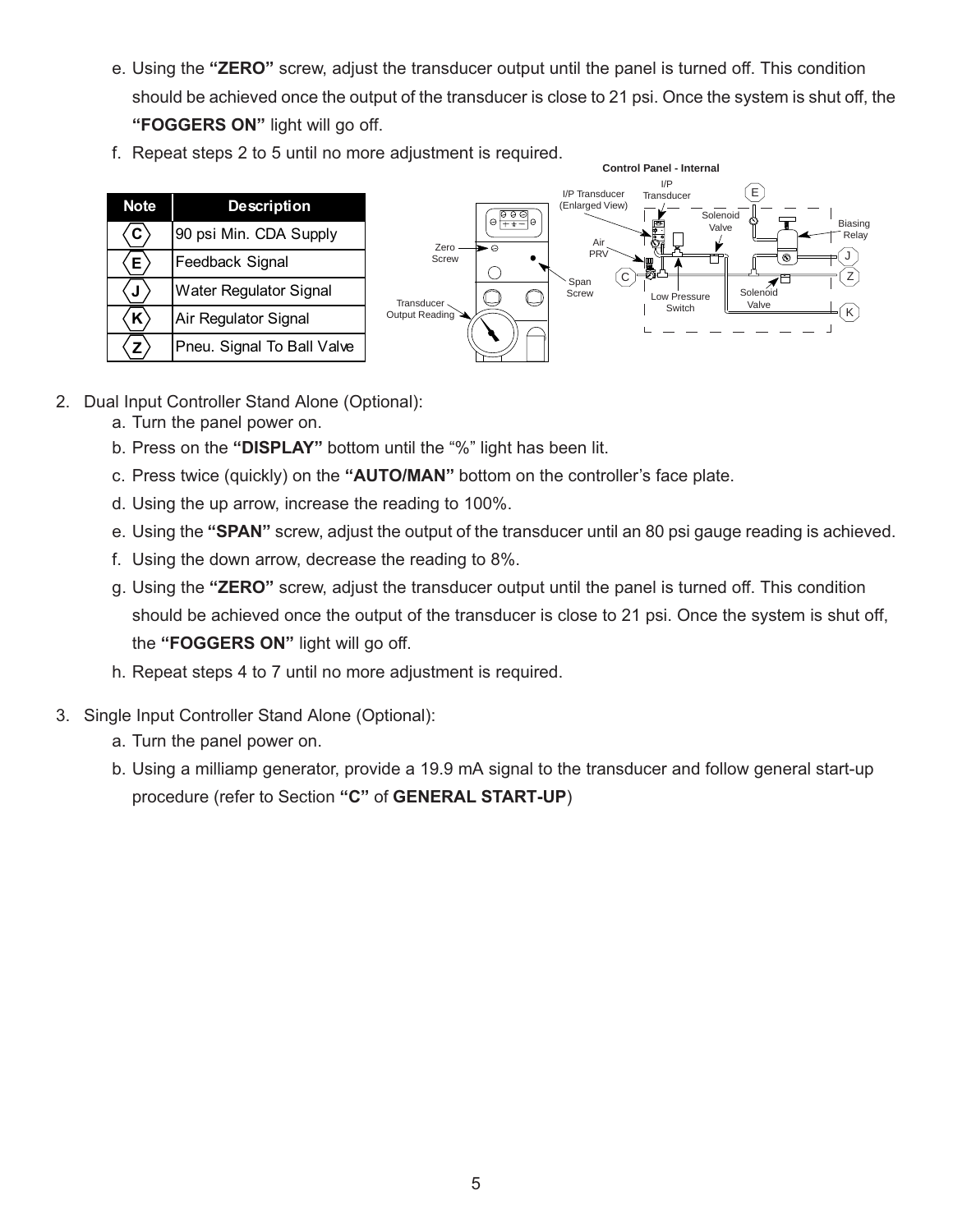#### D. Air-Water Differential Adjustment:

- 1. Supply a signal to the transducer until the air volume booster gauge reads 50 psi.
- 2. Observe the gauge reading on the water valve assembly. This reading should be 5 to 15 psi lower than the air volume booster's gauge reading.
- 3. Each system/project will have a factory recommended differential set point. If this is not evident in your Submittals please contact the Factory.
- 4. Adjust the differential by rotating the handle on the biasing relay: clockwise to decrease the differential or counterclockwise to increase the differential.
- 5. Verify that all fog is following the airflow direction. If back drafting is noticed, please refer to the troubleshooting, Section "A" TROUBLESHOOTING.

| <b>Note</b> | <b>Description</b>          |  |
|-------------|-----------------------------|--|
| C.          | 90 psi Min. CDA Supply      |  |
| E.          | Feedback Signal             |  |
| G           | Air Supply to Panel         |  |
| н           | Water Supply to Panel       |  |
|             | Air Supply to Header        |  |
|             | Water Supply to Header      |  |
|             | Pneu. Signal to 3 Way Valve |  |



#### E. Second Transducer Adjustment:

- 1. BMS Signal (4-20 mA, 0-10 VDC, etc.):
	- a. The first transducer must be already calibrated before working on the second transducer.
	- b. Supply a 16 mA (or 8 VDC) to the first transducer.
	- c. Using the "SPAN" screw, adjust the output of the second transducer until a gauge reading of 1 psi is achieved. There should be 1 psi increments until you reach 5 psi at 20 mA, or other factory specified set point.
	- d. Supply a 15 mA (or 7.5 VDC) to the first transducer.
	- e. Using the "ZERO" screw, adjust the second transducer until a gauge reading of 0 psi is achieved. Repeat steps 2 to 5 until no more adjustment is required.

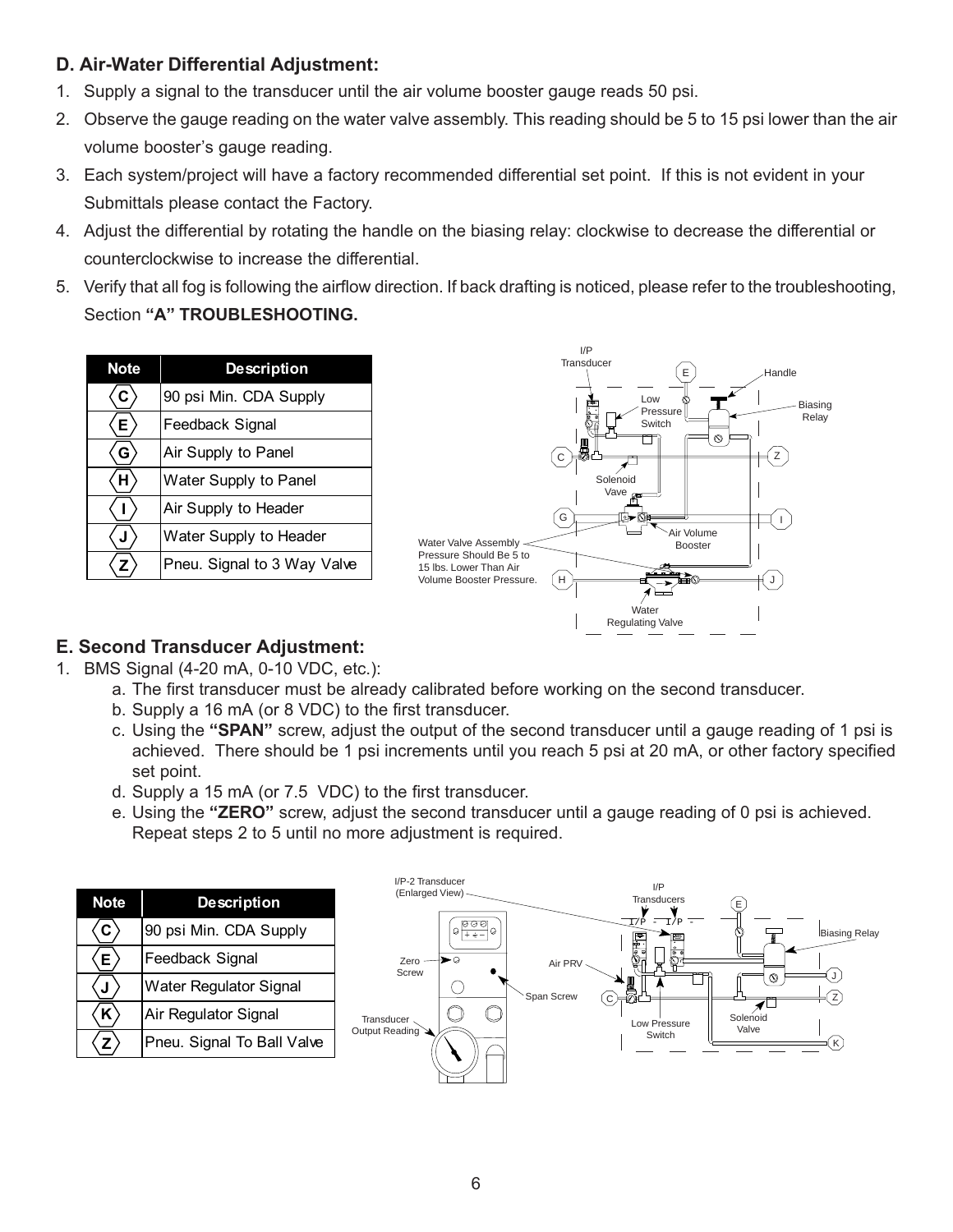## General Maintenance

#### A. Fogger assemblies and Fogger Manifold Bar(s):

- 1. Verify that the fog is following the airflow direction.
- 2. Verify the resonator face and the fogger head orifice are on the same line.
- 3. Verify that the air-water differential is correct (see General Start-up Procedure, section D).
- 4. Verify that both air and water pressures are stable.

#### B. Control Panel:

- 1. Verify that the air-water differential is maintained at the factory recommended set point (water lower than air pressure).
- 2. Replace any or all burned-out light bulbs and malfunctioning gauges.
- 3. Verify the calibration of the transducer (see General Start-up Procedure, section C).
- 4. For stand alone units only: verify the accuracy of the sensors.

#### C. Water Valve Assembly (If Applicable):

- 1. Verify that the drain is clear of debris.
- 2. Verify that the air-water differential is maintained at the factory recommended set point (water lower than air pressure).

## Troubleshooting

#### A. Fog is Backdrafting on one or some Fogger Assemblies:

- 1. Hold the resonator and loosen the holding setscrew.
- 2. Slowly move the resonator (small increments) away from the fogger head.
- 3. Tighten the setscrew.
- 4. Verify fog is not backdrafting.
- 5. Repeat steps 1 to 4 until the back drafting has completely disappeared.

#### B. Only Air Comes Out of One or Some Fogger Assemblies:

- 1. Run the humidifier at full capacity (100%).
- 2. Check fogger heads for fog..
- 3. If no fog is appearing from the fogger assembly, turn the control panel off.
- 4. Disconnect and clean the fogger head as described in troubleshooting, section III.A.6.
- 5. Before reinstalling the fogger head, turn the panel power on and run the unit at full capacity (100%, only for a few seconds). This is to flush any debris in the water line.
- 6. Turn off the unit (power off).
- 7. Reinstall the fogger head.
- 8. Turn the panel power on.

#### C. Only Water Comes Out of One or Some Fogger Assemblies:

- 1. Run the humidifier at full capacity (100%).
- 2. Check fogger heads for fog.
- 3. If only water is appearing from the fogger assembly, turn the control panel off.
- 4. Disconnect and clean the fogger head as described in troubleshooting, section III.A.6.
- 5. Before reinstalling the fogger head, turn the panel power on and run the unit at full capacity (100%, only for a few seconds). This is to flush any debris in the airline.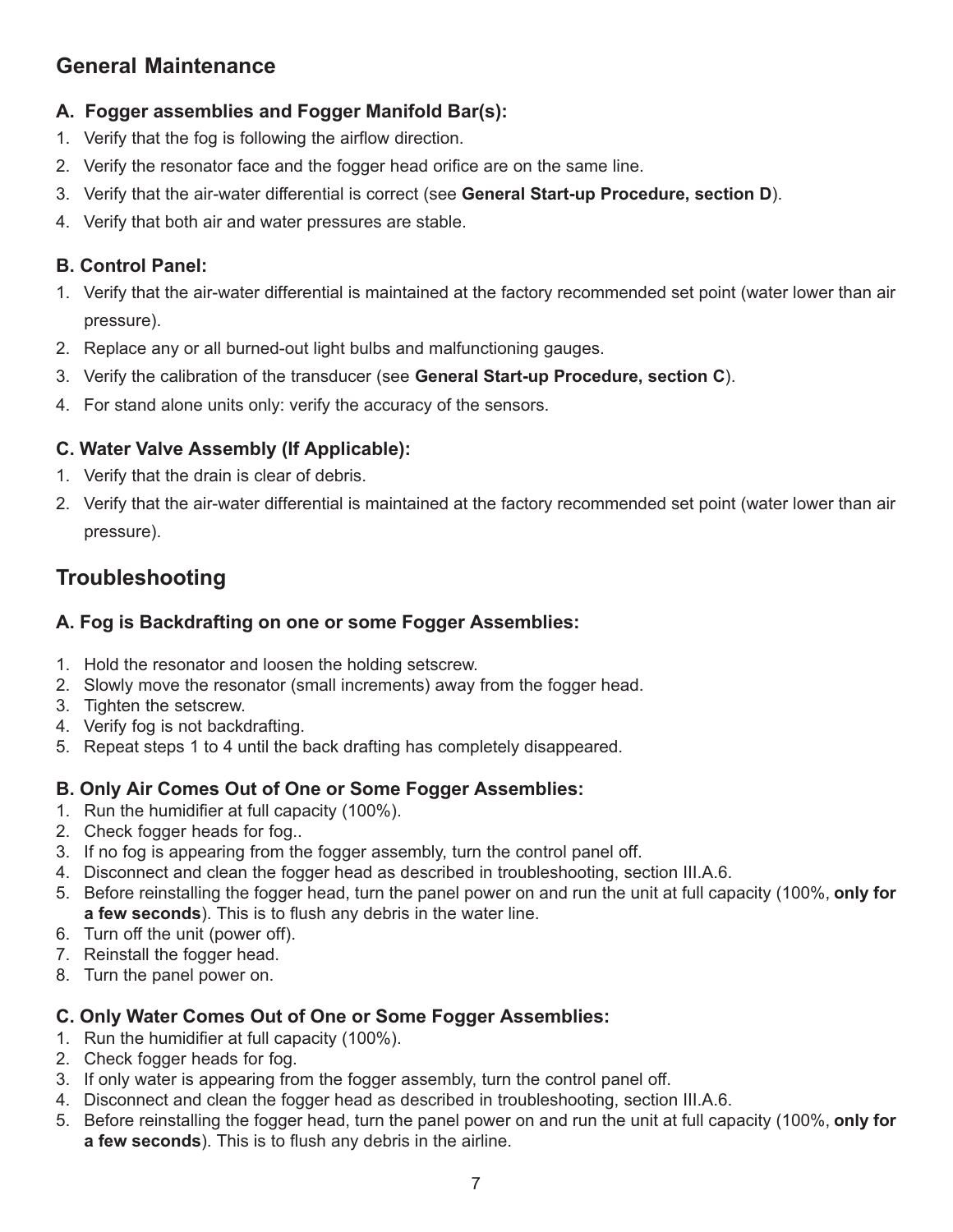- 6. Turn off the unit (power off).
- 7. Reinstall the fogger head.
- 8. Turn the panel power on.

#### D. Only Air Comes Out of One or Some Fogger Manifold Bar(s):

- 1. Verify that all water shut off valves to fogger manifold bar(s) are open.
- 2. Verify that the water line is free of debris. Flush water lines to free them from any debris.
- 3. If water valve assemblies are present, verify that water is passing through these valves. If not, refer to Section J of TROUBLESHOOTING.

#### E. Only Water Comes Out of One or Some Fogger Manifold Bar(s):

- 1. Verify that all air shut off valves to fogger manifold bar(s) are open.
- 2. Verify that the airline is free of debris. Flush airlines to free them from any debris.

#### F. Fogger Head (Removal of Debris) Cleaning:

- 1. Remove the resonator.
- 2. Remove compression fittings.
- 3. Remove the male connector from the back of the fogger head.
- 4. Remove sealing gland, orifice and slip seal.
- 5. Flush the fogger head and orifice with compressed air.
- 6. Place the slip seal back on the orifice and insert in the fogger head.
- 7. Place the sealing gland back in the fogger head.
- 8. Reinstall the male connector.
- 9. Reassemble the fogger head.
- 10. Reinstall the resonator (see GENERAL START-UP procedure, Section B).

#### G. Fog is too Wet or too much Compressed Air is Consumed:

- 1. Verify that the differential between air and water is 10 to 15 psi.
- 2. If not, refer to general start-up procedure for adjustment procedure.

#### H. One or Some Foggers have Water Dripping From Orifice/Head Joints:

- 1. Turn the panel power off.
- 2. Remove compression fittings.
- 3. Tighten male connector in the back of the fogger head (air inlet).
- 4. Reinstall the fogger head and attach the compression fittings.
- 5. Turn the panel power on and run the unit for a few minutes.
- 6. Verify fogger head. If problem persists, repeat steps 1 to 5.

#### I. Fogger Output at 100% Call has Diminished:

- 1. Verify air-water differential.
- 2. Check air and water pressures.
- 3. Adjust differential to Armstrong-Cool Fog's recommendations.
- 4. Contact Armstrong-Cool Fog.

#### J. One or Some Water Valve Assemblies are Always Fully Open:

- 1. For Brass Water Valves Only:
	- a. Verify the water pressure gauges are operational. Replace as needed.
	- b. If the problem persists, close the water shut off valve.
	- c. Remove the base of the water valve.
	- d. Remove the spring and stem.
	- e. Flush water for a few seconds (to clean the line of any debris).
	- f. Reinstall stem and spring and close the base of the water valve.
	- g. Open the water shut off valve.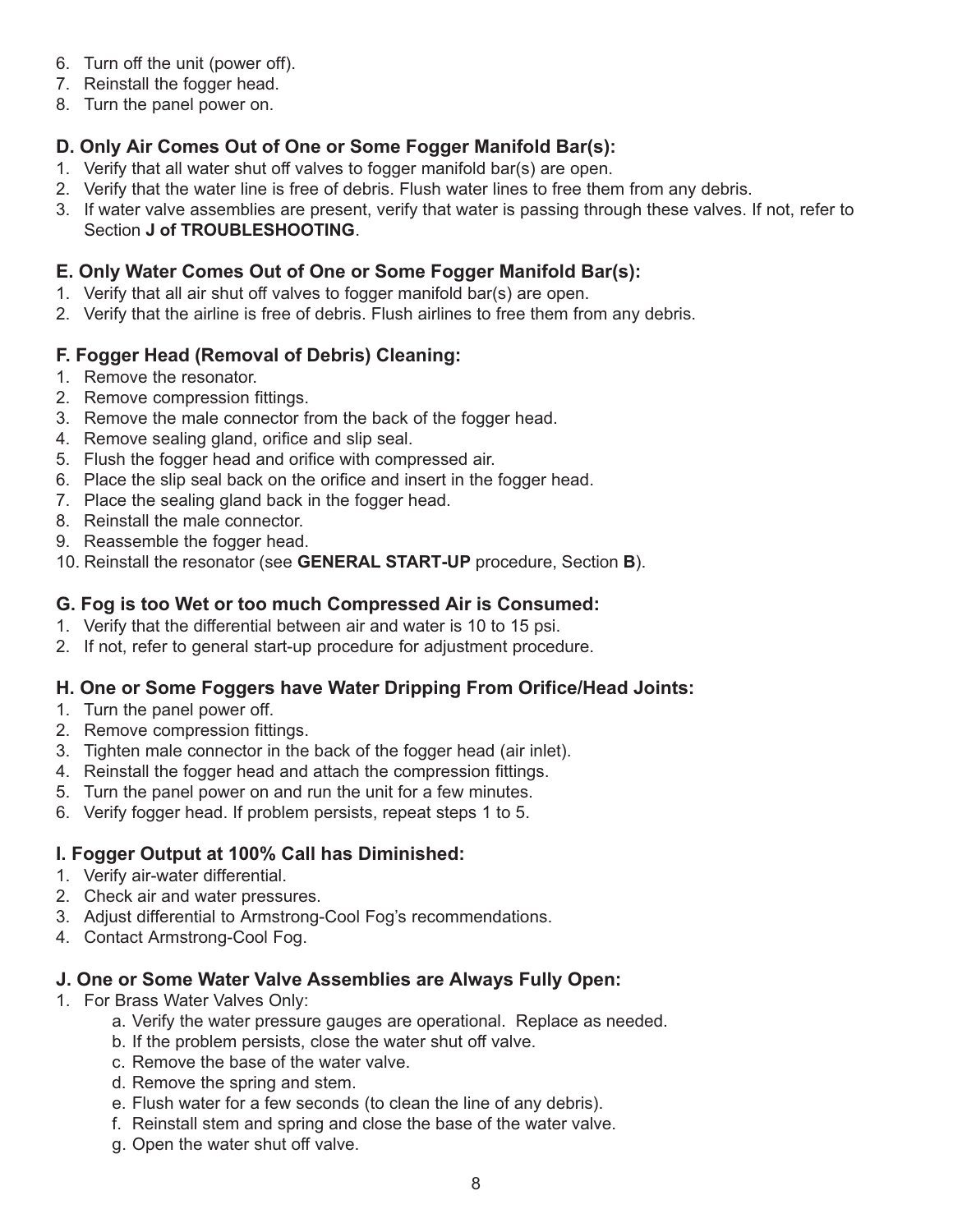- h. If the problem persists, close the water shut off valve and remove the water valve dome
- i. If the diaphragm is very rigid and/or water leaks through it, contact Armstrong-Cool Fog for a repair kit to replace the diaphragm.
- 2. For Stainless Steel Water Valves Only:
	- a. Verify the water pressure gauge is operational. Replace as needed.
	- b. If the problem persists, contact Armstrong-Cool Fog as soon as possible.

#### K. One or Some Water Valve Assemblies are Always Fully Closed:

- 1. Verify that all water shut off valves are fully open.
- 2. Verify the water pressure gauges are operational. Replace as needed.
- 3. If the problem persists, verify that the signal sent to the water valve from the control panel reaches the valve.
- 4. Verify that the water and signal lines are free of debris.
- 5. If the problem persists, contact Armstrong-Cool Fog as soon as possible.

#### L. All Water Valves are Always Fully Open:

- 1. Verify the water pressure gauges are operational. Replace as needed.
- 2. If the problem persists, verify that the signal line to the water valves and to the 3-way pneumatic ball valves are not installed in reverse. Verify submittal drawings.
- 3. Repeat troubleshooting, Section J of TROUBLESHOOTING.
- 4. If problem persists, contact Armstrong-Cool Fog as soon as possible.

#### M. All Water Valves are Always Fully Closed:

- 1. Verify that all water shut off valves are fully open.
- 2. Verify the water pressure gauges are operational. Replace as needed.
- 3. If the problem persists, verify that the signal sent to the water valve from the control panel reaches the valve.
- 4. Verify that the water and signal lines are free of debris.
- 5. If the problem persists, contact Armstrong-Cool Fog as soon as possible.

#### N. Some or All Drain Valves (Pneumatic Ball Type) do not Actuate:

- 1. Verify that the signal sent by the control panel reaches the ball valve.
- 2. Verify that all signal lines are free of debris.
- 3. If the problem persists, contact Armstrong-Cool Fog as soon as possible.

#### O. Some or All Electrical Solenoids (If Applicable) do not Actuate:

- 1. Verify that all solenoids are grounded (not short).
- 2. Verify that electrical signal is sent to the solenoids.
- 3. Verify that all water lines are free of debris.
- 4. If the problem persists, contact Armstrong-Cool Fog as soon as possible.

#### P. Control Panel does not Shut-Off at 0% Signal:

- 1. Verify that the DDC signal is 4 mA (0 VDC).
- 2. Verify that the compressed air pressure is 90 psi.
- 3. If compressed air is not adequate, increase the pressure until 90 psi is reached.
- 4. Otherwise, if transducer output gauge reading is above 21 psi, adjust the transducer (see **GENERAL** START-UP procedure, Section C).

#### Q. System Does Not Peak at 100% Signal:

- 1. Verify that the DDC signal is 20 mA (10 VDC).
- 2. Verify that the compressed air pressure is 90 psi.
- 3. If compressed air is not adequate, increase the pressure until 90 psi is reached.
- 4. Otherwise, adjust the transducer (see GENERAL START-UP procedure, Section C).